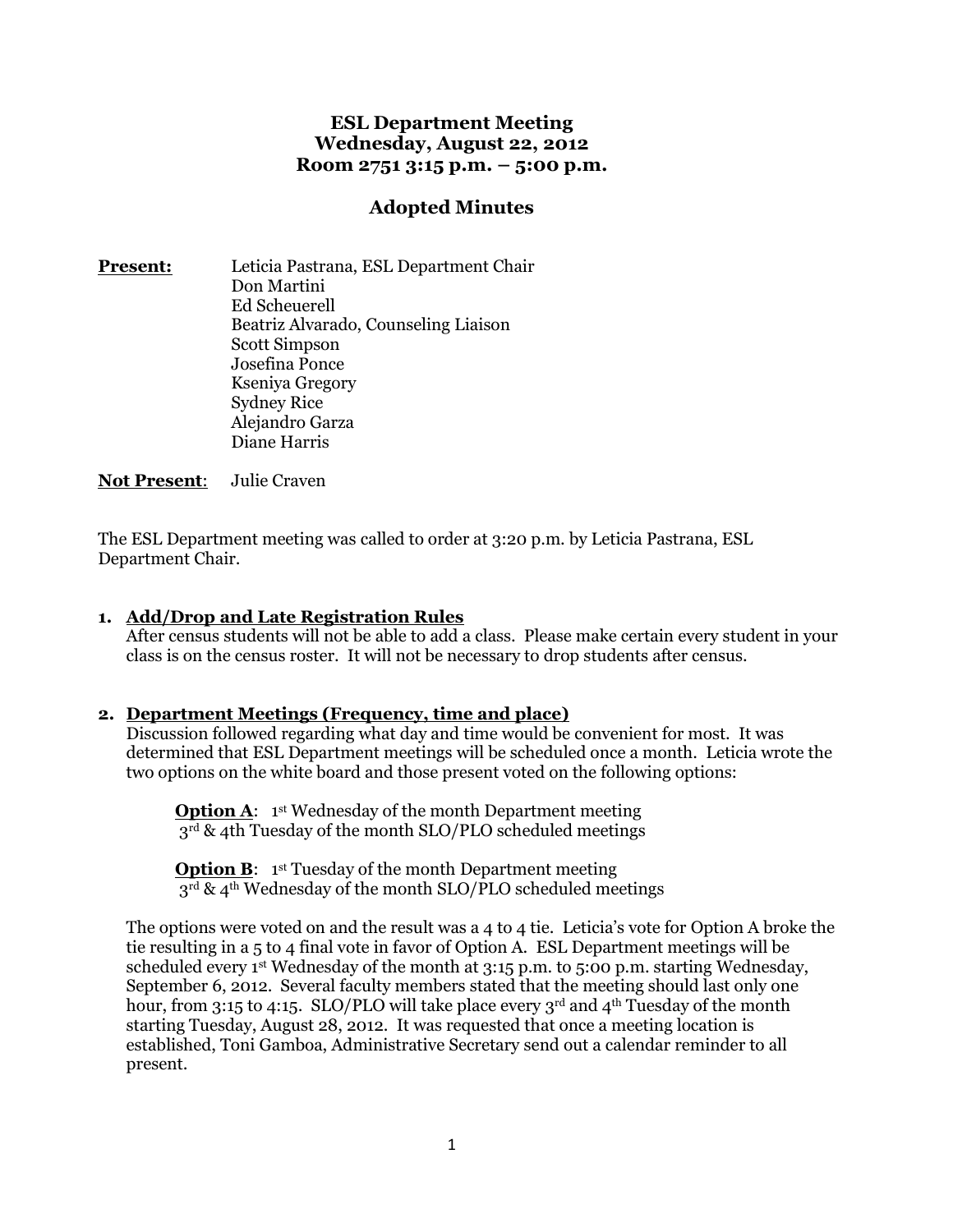Leticia stated that all voting items must be placed on the agenda. ESL full-time faculty must send Leticia an email stating their vote prior to the scheduled meeting if they want their vote to be considered.

## **3. SLO Meetings – 2 Hours a Month**

According to Sydney Rice, SLO Coordinator by contract there is a 10 hour a month requirement to work on SLOs.

Since this is an Accreditation year, Leticia stated that the requirement is that faculty is required to meet to have authentic discussion and participation regarding SLOs/PLOs. At each scheduled SLO meeting each full-time faculty will take turns in preparing minutes since Toni will not be joining ESL during SLO meetings. The minutes will then be posted online. Groups will take notes and submit them to Leticia who will collect them.

Scott Simpson expressed his concern in the meetings being all stacked on Wednesday. Scott wants to be involved and participate but feels it unfair that he has to inconveniently stay on campus for hours to attend these required meetings. Leticia stated that unfortunately, since ESL classes are scheduled for 5 hour blocks, ESL was unable to honor the College Hour and must meet after 3:00 p.m. when ESL classes end.

According to Sydney, this requirement has been instituted for this semester in order to prepare and have all SLOs completed for Accreditation. Next semester SLOs will be reassessed to see how many have been completed and depending on the numbers a one hour may be implemented. However, considering that statewide ESL is on the chopping block it is important to come together to come out of this smelling like a rose.

## **4. SLOs Schedule – We have until week 5 to turn in SLO's from Spring. PLO's by October 19th**

Need to finish up all SLOs for Spring. A new method of submission of SLOs is being implemented this semester. All ESL SLOs must be completed sent to Leticia who will collect them, mark them off the list and submit them directly to Sydney. Last semester there was a problem with drop box so in order to eliminate losing SLOs this new method of submission will be followed. Also, there has been a change in the deadline so you will no longer have until week 5 to turn in SLOs for Spring. According to Sydney, all SLOs for Fall 2012 will be due on December 10, 2012.

Additionally, there is another issue to address. Last year, Kseniya Gregory former ESL Department Chair did too much work last year regarding SLOs for numerous classes. There are 24 ESL classes offered so this year each ESL full-time faculty will be the lead for two to three classes off the list. Leticia will like some consistency with the SLOs. For instance, if Alex Garza is going to do SLO 1 that he complete it for the 3 year cycle which we are in year 2. Even if he doesn't teach ESL 01 he would still be in charge of coordinating with those instructors making sure that the class is assessed and then turning in the assessment for ESL 01, 02, 03, 04 and 05. Keep the same people for the 3 year cycle for this year and next year as well. The list would stay the same except for Kevin Howell who is no longer here and add the classes which are currently being offered.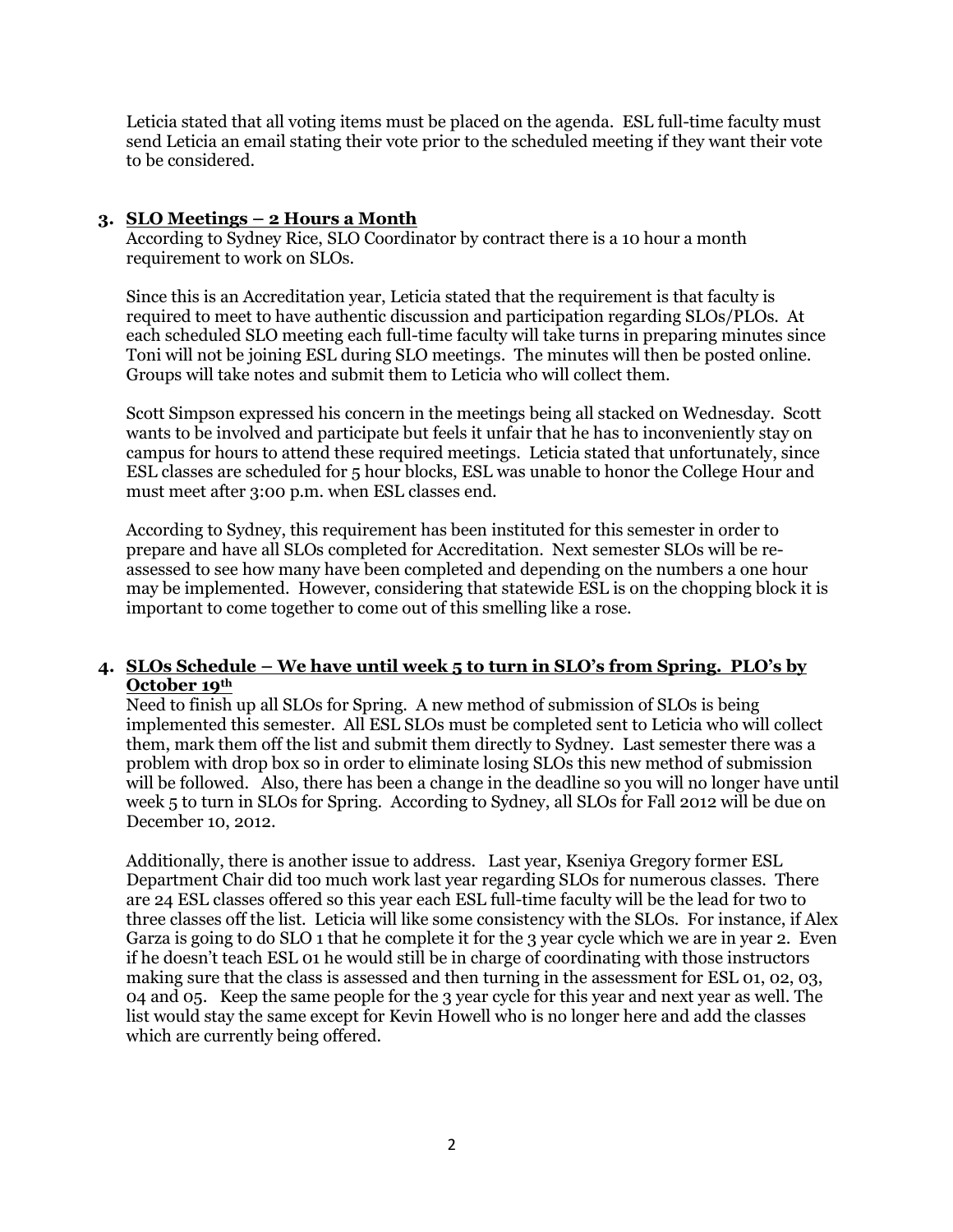Leticia introduced Toni Gamboa who will be working with ESL taking care of book orders and learning all kinds of new processes since she is new to this position as is Leticia. Please be patient with her. She is now located in Grace Espinoza's former office.

Diane Harris stated that she has not received any information for ESL 014 for any of the adjunct faculty.

Leticia encouraged ESL faculty to sign up to be the lead for up to three classes. There will be an opportunity to choose courses at the SLO meeting which will be held on the  $4<sup>th</sup>$  Tuesday, August 28th at 3:15 p.m. The location will be determined at a later time.

## **5. Spring Schedule (Online or regular meeting)**

Leticia inquired if the ESL faculty would like to pick classes online or meet to do so. Unanimously, ESL would like to meet.

# **6. One-credit courses**

There are a total of 18 one unit classes which ESL is no longer offering. However, there are still SLOs, assessment and out of class assignments which need to be updated. These classes will be addressed at the SLO meeting. Each group will be assigned four of the classes to update.

# **7. Electronic version of syllabi**

Please send a copy of your syllabi electronically to Toni with a cc to Sara Hernandez by next Tuesday. Additionally, please submit your office hours. A color office hour schedule or grid will be generated and posted outside your office. Office hours should be 4 hours spread throughout 4 days with a 30 minute minimum. As Department Chair, Leticia will be checking all ESL syllabi to ensure that the pertinent information such as SLOs, Course Outline of Record etc. are noted accordingly.

## **8. Blackboard**

There is now an option to utilize Blackboard rather than drop box since it continues to blow up. It is rather easy to logon to Blackboard since it utilizes your email logon information. Leticia has created a course for ESL information. The tricky part will to be to learn how to add items to the course folder. Perhaps some training could take place during one of ESL's meetings. Leticia would like to have one repository with a lot of information like drop box but now migrated to Blackboard. A show of hands as to how many ESL faculty had attended the Blackboard training determined that almost all faculty had attended.

# **9. FCMAT – Academic Review Feedback**

FCMAT is utilizing the academic review Leticia sent out to ESL faculty to gauge how ESL is doing. The College is experiencing a major budget crisis. The FTES have been under what they should be. Last year we did not reach our goal of 3600 but met only 3100. The State funded 3600 FTES so the gap needs to be made up. This year, this semester the goal is 3100 but presently we are at 2900 FTES. If these FTES are not met the State will take away the monies and permanently reduce the money allocation to the College. Hopefully, there will be